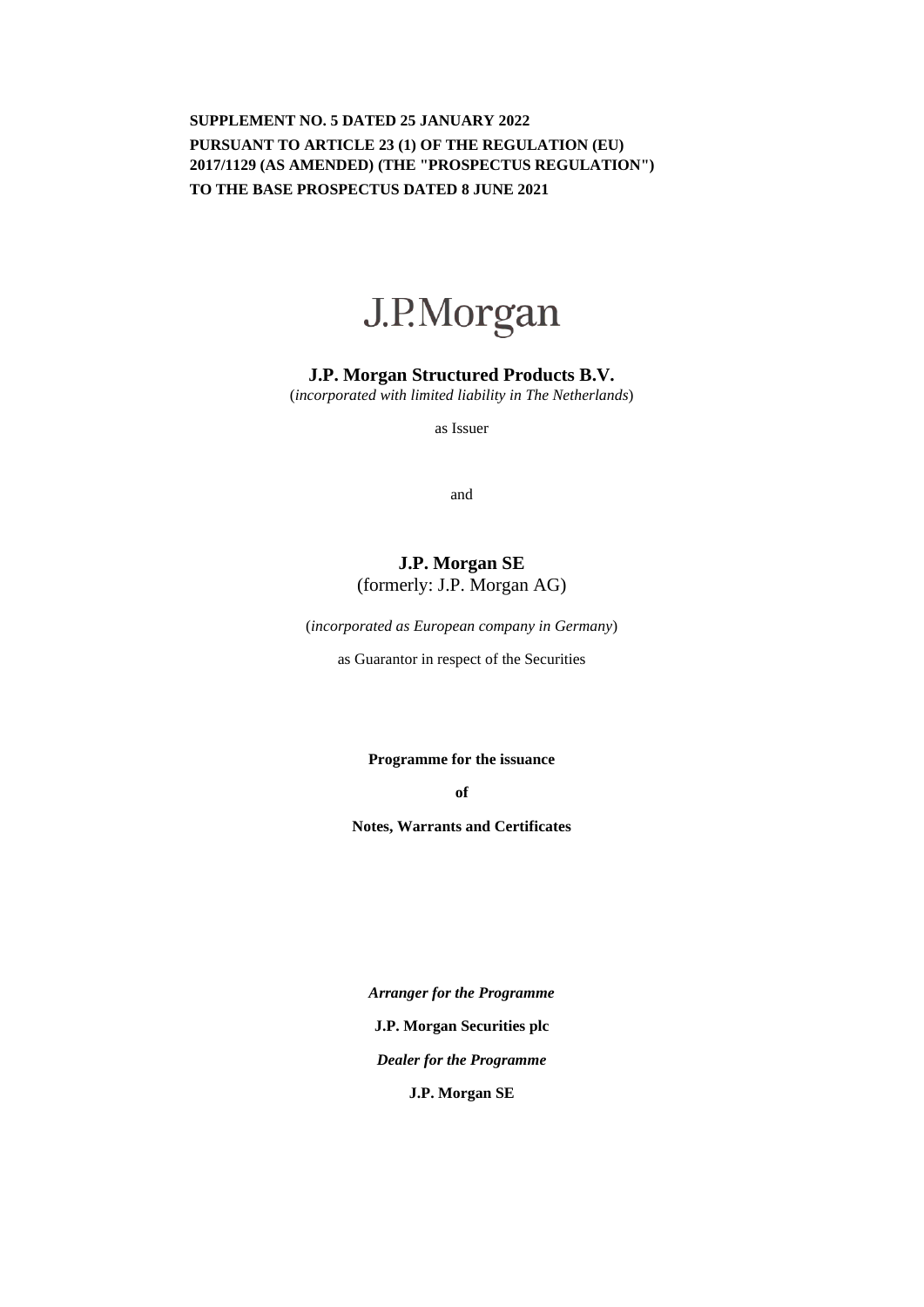The significant new factors resulting in this supplement (the "**Supplement**") to the base prospectus dated 8 June 2021 in connection with the issue of non-equity securities under the Programme for the issuance of Notes, Warrants and Certificates by J.P. Morgan Structured Products B.V. and guaranteed by J.P. Morgan AG (the "**Base Prospectus**") are the merger of J.P. Morgan Bank Luxembourg S.A. and J.P. Morgan Bank (Ireland) PLC into J.P. Morgan AG and the conversion of J.P. Morgan AG into a Societas Europaea (*Europäische Gesellschaft*) and its name change to J.P. Morgan SE, each of which took effect on 22 January 2022.

### **I. Overall amendments**

In the Base Prospectus (as supplemented), all references to the "J.P. Morgan AG" and/or "JPMAG" shall be read as references to the "J.P. Morgan SE" and/or "JPMSE" from 22 January 2022 (unless the context otherwise requires).

### **II. Amendments to section "XIII. INFORMATION ABOUT THE GUARANTOR"**

#### *The information in this section on page 261 of the Base Prospectus shall be replaced as follows:*

"With respect to the information about J.P. Morgan SE (formerly J.P. Morgan AG) as Guarantor of the Securities, the information contained in the Registration Document of J.P. Morgan SE dated 8 June 2021 (the "**JPMSE Registration Document**"), the first supplement dated 25 November 2021 to the JPMSE Registration Document (the "**First Supplement to the JPMSE Registration Document**") and the second supplement dated 22 January 2022 to the JPMSE Registration Document (the "**Second Supplement to the JPMSE Registration Document**"), which have been approved by the Competent Authority as well as the information in the audited annual report of JPMAG for the financial year ended 31 December 2020 (the "**JPMAG 2020 Annual Report**") and the audited annual report of JPMAG for the financial year ended 31 December 2019 (the "**JPMAG 2019 Annual Report**") are incorporated by reference pursuant to Article 19 paragraph 1 of the Prospectus Regulation into this Base Prospectus (detailed information regarding the pages in the JPMSE Registration Document, the First Supplement to the JPMSE Registration Document, the Second Supplement to the JPMSE Registration Document, the JPMAG 2020 Annual Report and the JPMAG 2019 Annual Report from which information is incorporated by reference can be found in section "XIV. General Information" under "4. Information incorporated by reference")."

#### **III. Amendments to section "XIV. GENERAL INFORMATION"**

- *1) In the subsection "2. Availability of Base Prospectus" on page 262 of the Base Prospectus the following bullet point shall be added at the end of the list contained in the third paragraph:* 
	- "- the Second Supplement to the JPMSE Registration Document (at: [https://jpmorgan-zertifikate.de/globalassets/library/legal](https://jpmorgan-zertifikate.de/globalassets/library/legal-documents/items/220124_jpmag_regform_supplement_name_change_sv2.pdf)documents/items/220124\_jpmag\_regform\_supplement\_name\_change\_sv2.pdf."
- *2) Under "A. Documents" in the subsection "4. Information incorporated by reference" on page 263 of the Base Prospectus the following bullet point shall be added at the end of the list:* 
	- "- the Second Supplement to the JPMSE Registration Document."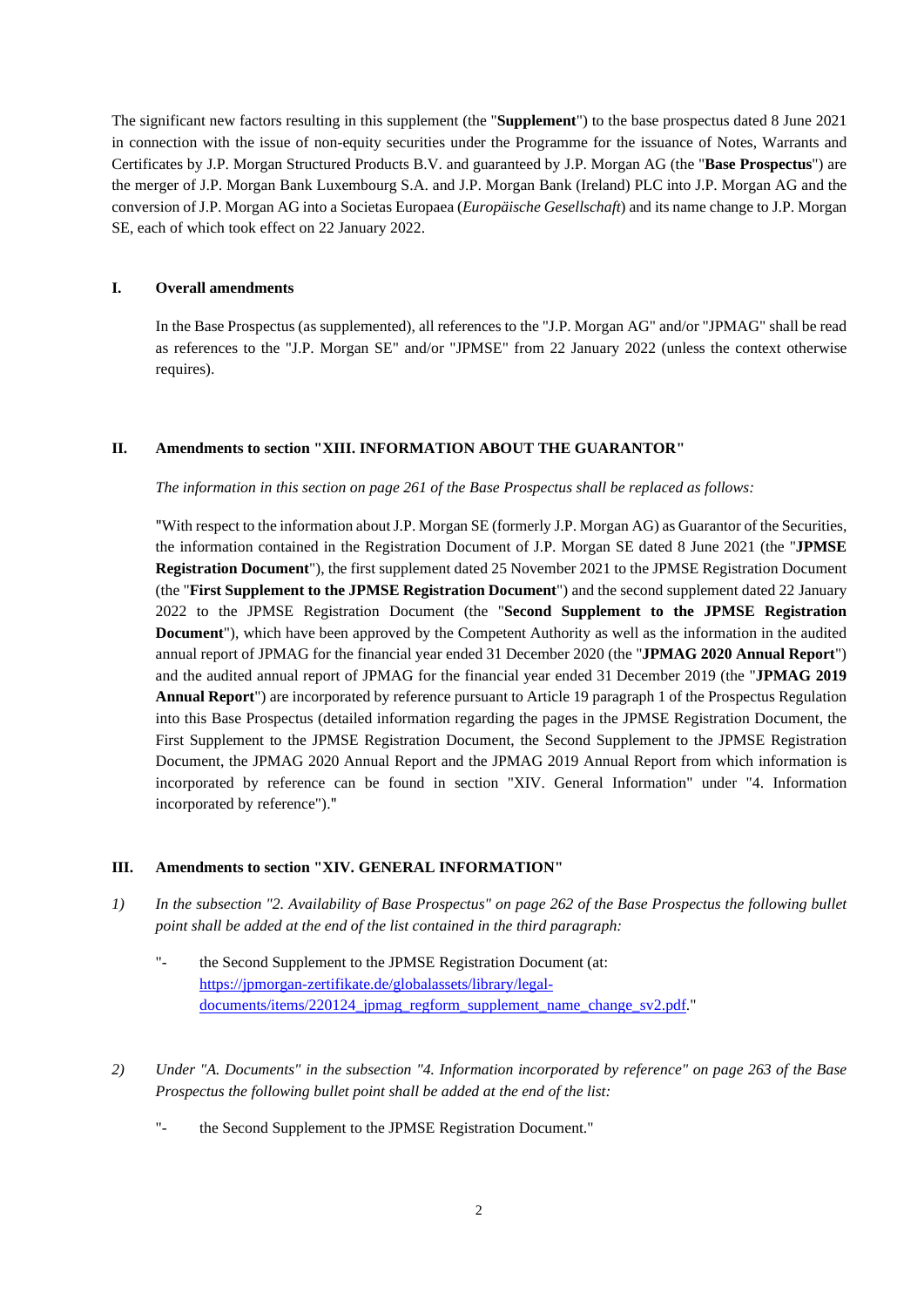*3) Under "B. Information" in the subsection "4. Information incorporated by reference" on pages 263 et seqq. of the Base Prospectus the following information shall be added at the end of the list:* 

"

#### **Second Supplement to the JPMSE Registration Document** Information contained in the Second Supplement to the JPMSE Registration Document pages 2-4 section XIII. / page 261

"